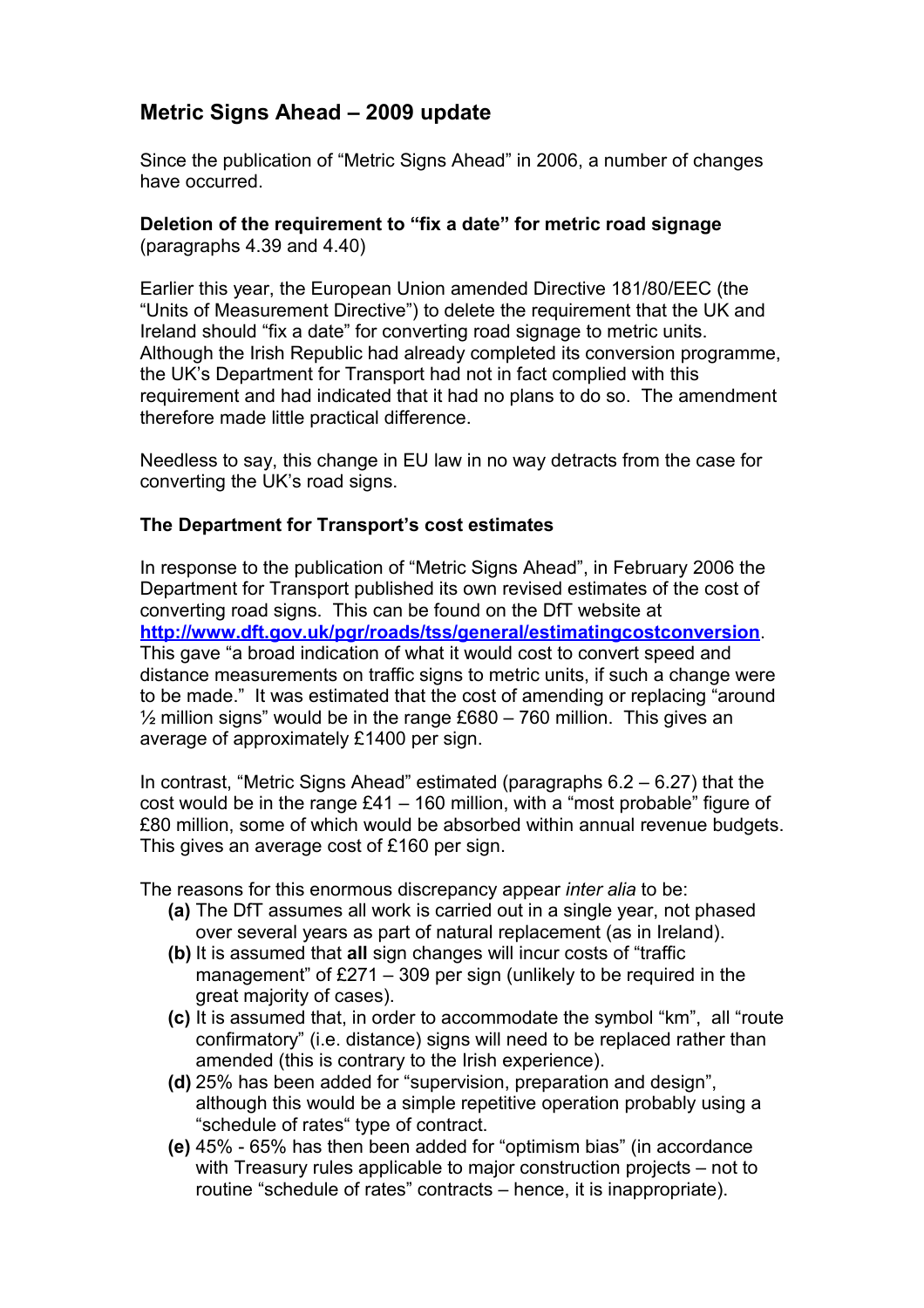UKMA has subsequently obtained further information under the Freedom of Information Act which tends to confirm that UKMA's estimates are consistent with actual current costs. For example, in 2007/8 Portsmouth City Council installed 3128 new "20 mph" primary and repeater speed limit signs on new posts and new roundels at a total cost of £ 312 671.28 (including £ 30 668.03 design costs) – giving an average cost of £100 per sign.

It is obvious that the DfT's estimates are a gross exaggeration and clearly not credible.

### **Revised figures for total annual expenditure on roads and other transport**

Table 3 on p. 37 of "Metric Signs Ahead" quoted DfT figures for 2002/3 (the latest year then available) showing that total central and local government expenditure on roads was more than £6 billion (annually recurrent). This figure was subsequently revised to £7 billion, and total government expenditure on all forms of transport in 2004/5 was £17 billion.

It is now possible to update these figures further, and the revised Table 3 appears overleaf.

This shows that total central and local government expenditure on roads rose to over £9 billion in 2006/7, and other transport expenditure to more than £12 billion – giving total expenditure on transport as nearly £22 billion. This is of course an annually recurrent figure.

The one-off cost of converting road signs – whether using UKMA's or the DfT's estimate - especially if spread over a number of years (as it could be), would thus be an insignificant proportion of the DfT's total budget.